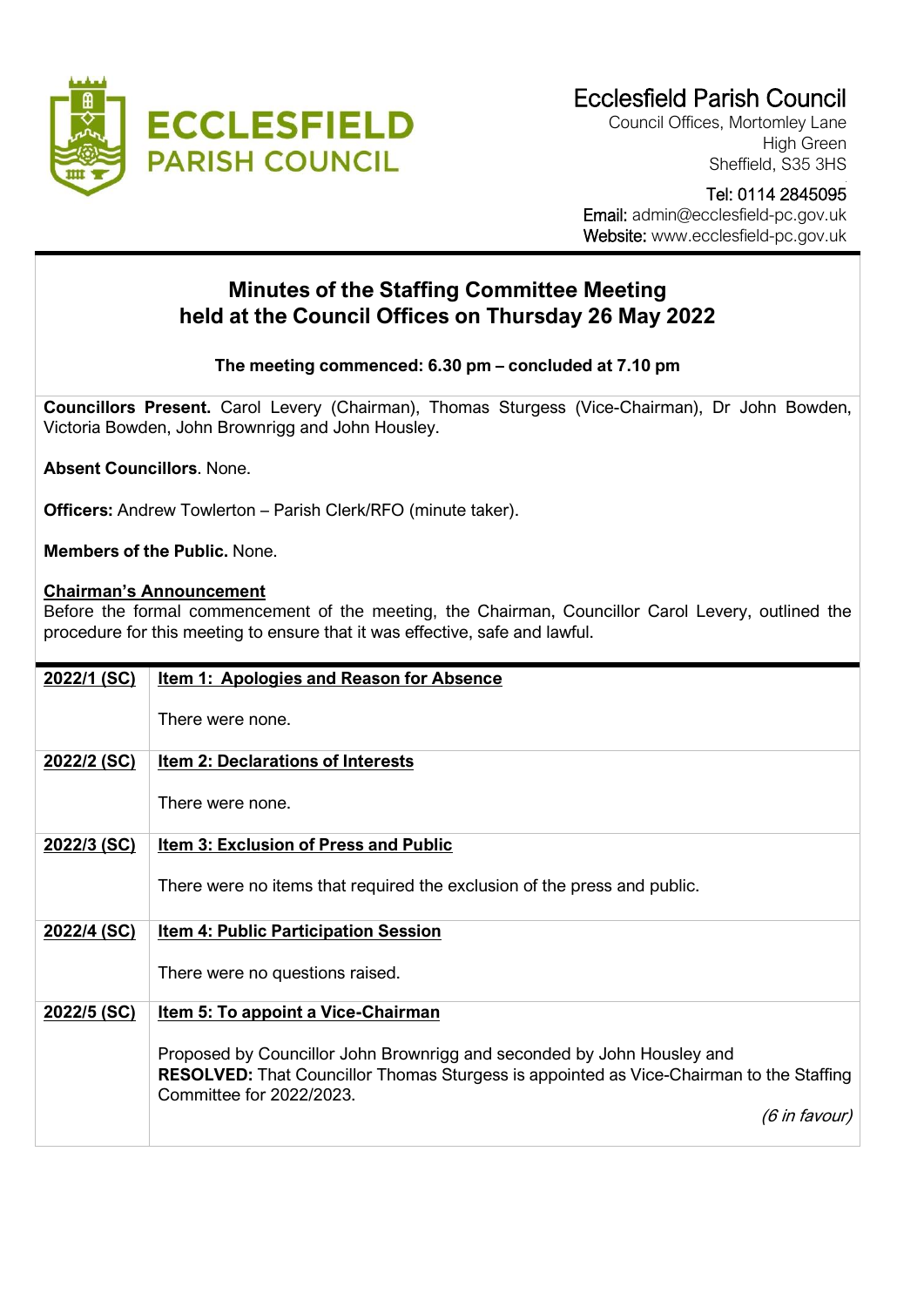| 2022/6 (SC) | <b>Item 6: Staffing Committee Minutes</b>                                                                                                                                                                                                                                                                                                                                                                                                                                                                                                                                                                                                                                                                                                                                                                                                                                                                                                                            |
|-------------|----------------------------------------------------------------------------------------------------------------------------------------------------------------------------------------------------------------------------------------------------------------------------------------------------------------------------------------------------------------------------------------------------------------------------------------------------------------------------------------------------------------------------------------------------------------------------------------------------------------------------------------------------------------------------------------------------------------------------------------------------------------------------------------------------------------------------------------------------------------------------------------------------------------------------------------------------------------------|
|             | The minutes of the Staffing Committee were introduced by the Chairman of the meeting,<br>Councillor Carol Levery, and considered by the meeting.                                                                                                                                                                                                                                                                                                                                                                                                                                                                                                                                                                                                                                                                                                                                                                                                                     |
|             | Proposed by Councillor Thomas Sturgess and seconded by Councillor John Brownrigg and<br><b>RESOLVED:</b> That the minutes of the Staffing Committee Meeting held on 24 March 2022 be<br>endorsed.                                                                                                                                                                                                                                                                                                                                                                                                                                                                                                                                                                                                                                                                                                                                                                    |
|             | (6 in favour)                                                                                                                                                                                                                                                                                                                                                                                                                                                                                                                                                                                                                                                                                                                                                                                                                                                                                                                                                        |
| 2022/7 (SC) | <b>Item 7: Declaration of Compliance with the Pension Regulator</b>                                                                                                                                                                                                                                                                                                                                                                                                                                                                                                                                                                                                                                                                                                                                                                                                                                                                                                  |
|             | The Clerk explained that all employers had to make a Declaration of Compliance with the<br>Pension Regulator to demonstrate that they have met their legal duties in respect of pension<br>He added that the Council had successfully completed the 'pension<br>requirements.<br>declaration checklist', which details what was required by a body to make a Declaration of<br>Compliance (a copy of which was made available at the meeting for inspection). The next<br>step was for the Clerk/Responsible Financial Officer to complete an online form to the Pension<br>Regulator to show how the Council has met its legal duties. The steps taken were noted and<br>supported.                                                                                                                                                                                                                                                                                 |
| 2022/8 (SC) | <b>Item 8: General Staff Update</b>                                                                                                                                                                                                                                                                                                                                                                                                                                                                                                                                                                                                                                                                                                                                                                                                                                                                                                                                  |
|             | The Clerk and Chairman provided a verbal report on various issues. This included levels of<br>sickness, work loads, training, progress with the improvements to Council offices and an offer<br>of student placements from Sheffield University to assist with the preparation of the<br>Neighbourhood Plan. A wide range discussion then took place on this item. It was noted that<br>as part of the office clear up several documents had been identified that may be of some<br>heritage interest but not of sufficient interest to be retained by Sheffield City Council's Archive<br>Service or the Ecclesfield and District Archives project. It was proposed to dispose of these.<br>Councillor Carol Levery and Councillor Victoria Bowden offered to jointly go through these<br>documents to see if any may be of interest of other groups or individuals. The remainder<br>could then be recycled.                                                       |
|             | Proposed by Councillor John Housley and seconded by Councillor Thomas Sturgess and<br><b>RESOLVED:</b><br>1. That it is recommended to Council that the Council's Annual Leave Policy be<br>amended by the inclusion of the following clauses:<br>Where a member of staff is required to work on a Bank Holiday (by prior<br>(i)<br>agreement with the Clerk and the Chairman of the Staffing Committee) they<br>will receive an additional entitlement for the hours worked at half the normal<br>rate (i.e., 1.5 times the standard rate).<br>In exceptional circumstances, compensation for Bank Holiday working can be<br>(ii)<br>paid as overtime, with the prior agreement of the Council.<br>2. That the Clerk in conjunction with the Chairman of the Staffing Committee be<br>authorised to offer staff working on the Spring Bank Holiday on 2 <sup>nd</sup> June 2022 be<br>paid as overtime as compensation or Time off in Lieu (TOIL).<br>(6 in favour) |